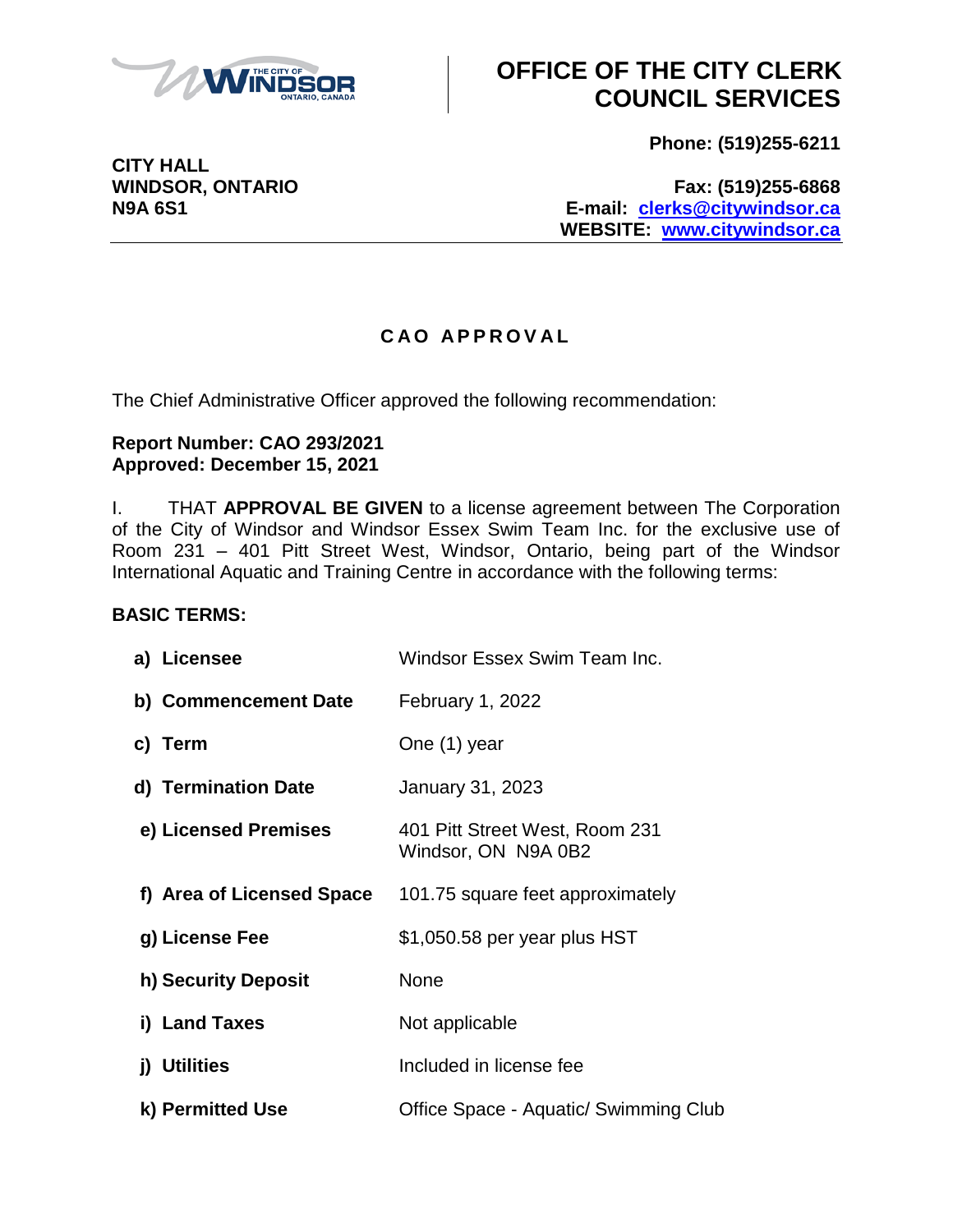

# **OFFICE OF THE CITY CLERK COUNCIL SERVICES**

**Phone: (519)255-6211**

**CITY HALL**

**WINDSOR, ONTARIO Fax: (519)255-6868 N9A 6S1 E-mail: [clerks@citywindsor.ca](mailto:clerks@citywindsor.ca) WEBSITE: [www.citywindsor.ca](http://www.citywindsor.ca/)**

| I) Insurance | <b>General Liability Insurance</b>                     |
|--------------|--------------------------------------------------------|
|              | Minimum Limit \$2,000,000.00                           |
|              | Licensee's Legal Liability Insurance                   |
|              | Minimum Limit \$300,000.00                             |
|              | The Corporation of the City of Windsor to be listed as |
|              | Additional insured and 30 days' notice of cancellation |
|              |                                                        |

- **m) Renewal** Upon mutual consent of Licensee and Licensor, a one year option to renew on the same terms and conditions herein, save and except the license fee
- **n) Guarantor** None
- **o) Special Provisions:** Licensee shall comply with the most up-to-date regulations in place under the *Emergency Management and Civil Protection Act*, as amended from time to time, regardless of the frequency of such amendments. Licensee shall also comply with any guidelines and best practices issued by the Province of Ontario or any other governing body in relation to

limiting the spread of COVID-19

Licensee acknowledges and assumes responsibility for complying with the *Reopening Ontario (A Flexible Response to COVID-19) Act, 2020*, S.O. 2020, c. 17, as may be amended from time to time, and all regulations, rules, and orders issued thereunder, including, without limitation, any masking requirements, physical distancing requirements, capacity limits, and proof of vaccination requirements (the "**COVID Rules**"). Licensee further agrees to indemnify and hold harmless The Corporation of the City of Windsor from any and all liability, fines, loss, claims, demands, costs and expenses arising in any way from any failure to comply with the COVID Rules

and,